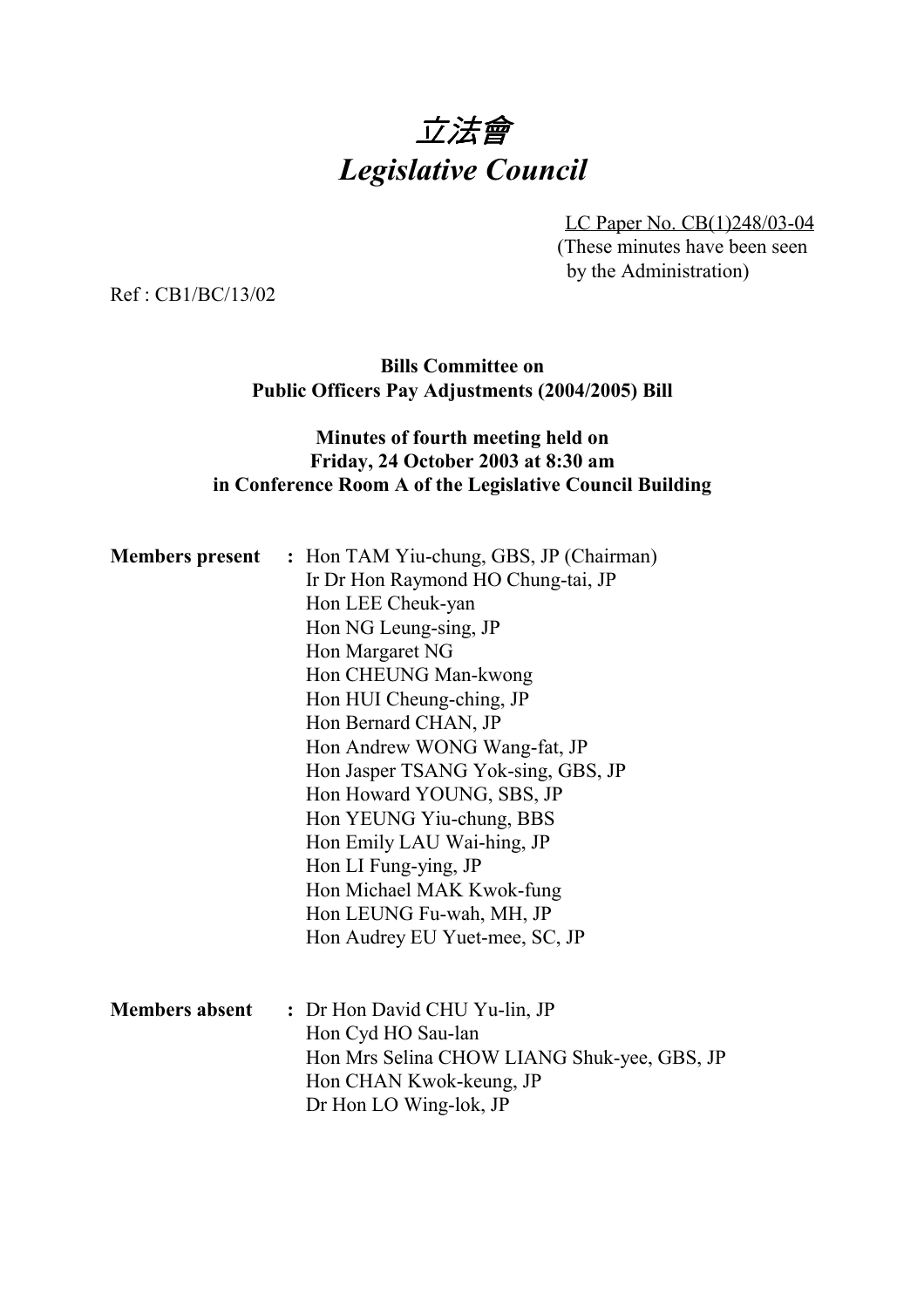| <b>Public officers</b><br>attending           | : Mrs Jessie TING, JP<br>Deputy Secretary for the Civil Service (2)                  |
|-----------------------------------------------|--------------------------------------------------------------------------------------|
|                                               | Mr Ian WINGFIELD, GBS, JP<br>Law Officer<br>Department of Justice                    |
|                                               | Mr David MORRIS<br>Deputy Law Draftsman<br>Department of Justice                     |
|                                               | Mr Eddie MAK<br>Principal Assistant Secretary for the Civil Service<br>(Pay & Leave) |
|                                               | Ms Betty CHEUNG<br>Senior Government Counsel<br>Department of Justice                |
| <b>Clerk in attendance:</b> Miss Salumi CHAN  | Chief Assistant Secretary (1)5                                                       |
| <b>Staff in attendance : Miss Kitty CHENG</b> | <b>Assistant Legal Adviser 5</b>                                                     |
|                                               | Ms Rosalind MA<br>Senior Assistant Secretary (1)8                                    |

# **I. Confirmation of minutes of meeting** (LC Paper No. CB(1)122/03-04 Minutes of third meeting held on - Minutes of third meeting held on<br>10 October 2003)

The minutes of the meeting held on 10 October 2003 were confirmed.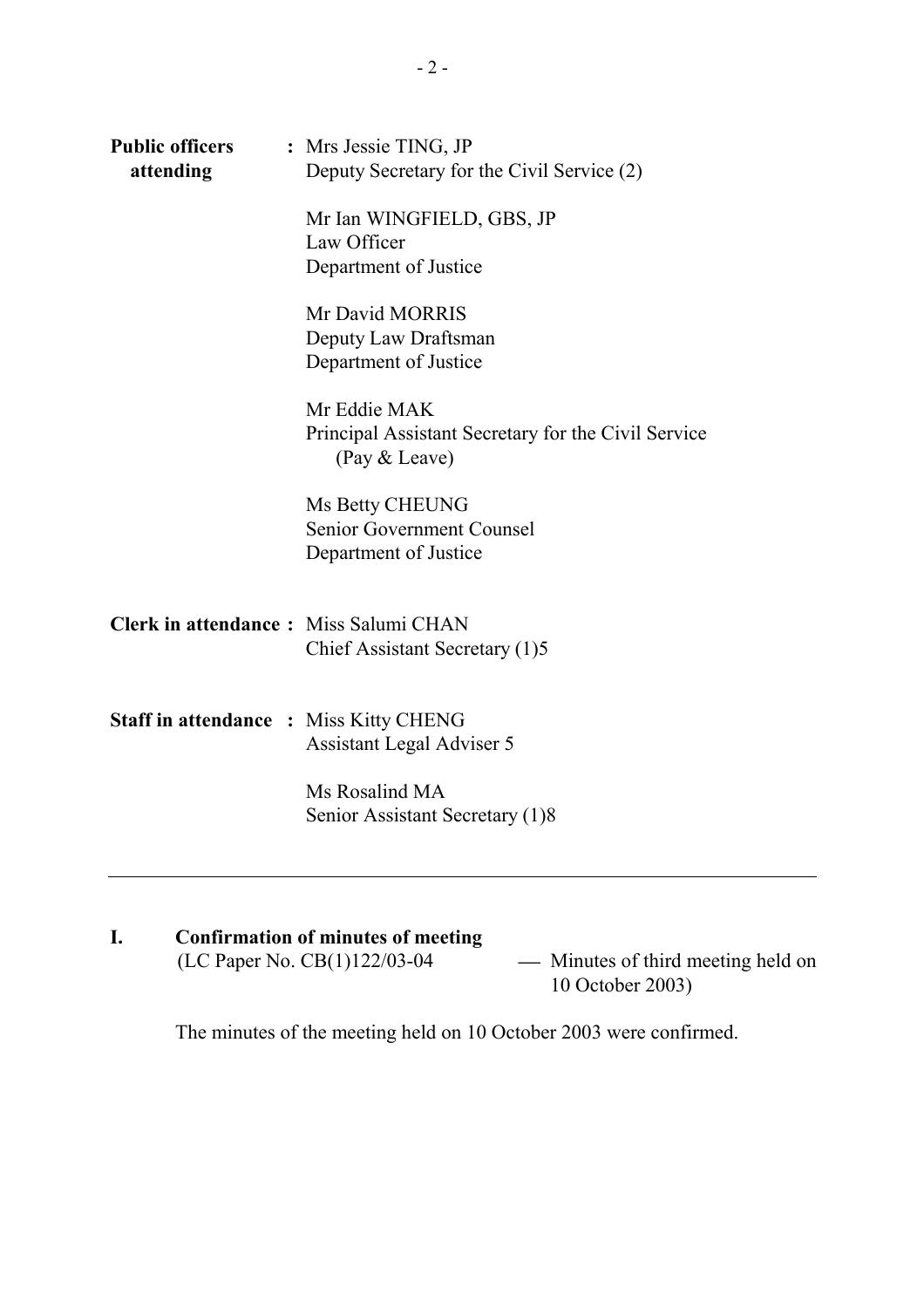| Π.<br><b>Meeting with the Administration</b><br>(LC Paper No. CB(1)125/03-04(01) | — "Follow-up to the third meeting"<br>on 10 October 2003" prepared<br>by the Legislative Council<br>Secretariat                                                                                               |
|----------------------------------------------------------------------------------|---------------------------------------------------------------------------------------------------------------------------------------------------------------------------------------------------------------|
| LC Paper No. $CB(1)125/03-04(02)$                                                | - Letter dated 21 October 2003<br>the Administration<br>from<br>on<br>"Follow-up to the meeting on<br>10 October 2003"                                                                                        |
| LC Paper No. CB(1)2552/02-03(03)                                                 | - Paper prepared by the Assistant<br>Legal Adviser in response to the<br>Administration's<br>paper<br>on<br>"Judicial Reviews on the Public<br>Officers<br>Pay Adjustment<br>Ordinance (Cap. 574)"            |
| Appendix to LC Paper No. CB(1)2116/02-03(01)                                     | Judgement handed down by the<br>Court of First Instance<br>on<br>10 June<br>2003<br>two<br>on<br>applications for judicial review<br>against the Public Officers Pay<br>Adjustment<br>Ordinance<br>(Cap. 574) |
| LC Paper No. CB(3)648/02-03                                                      | The Bill                                                                                                                                                                                                      |
| LC Paper No. CB(1)2116/02-03(03)                                                 | — A comparison table<br>on the<br>provisions of the Bill and the<br>provisions of the Public Officers<br>Pay Adjustment Ordinance<br>(Cap. 574) provided by the<br>Administration                             |
| LC Paper No. $CB(1)2552/02-03(04)$                                               | - Letter dated 19 September 2003<br>the<br>Assistant<br>from<br>Legal<br>Adviser to the Administration                                                                                                        |
| LC Paper No. $CB(1)2552/02-03(05)$                                               | - Reply dated 2 October 2003<br>from the Administration to the<br><b>Assistant Legal Adviser</b>                                                                                                              |
| LC Paper No. CB(1)125/03-04(03)                                                  | - Letter dated 21 October 2003<br>from<br>the<br>Assistant<br>Legal                                                                                                                                           |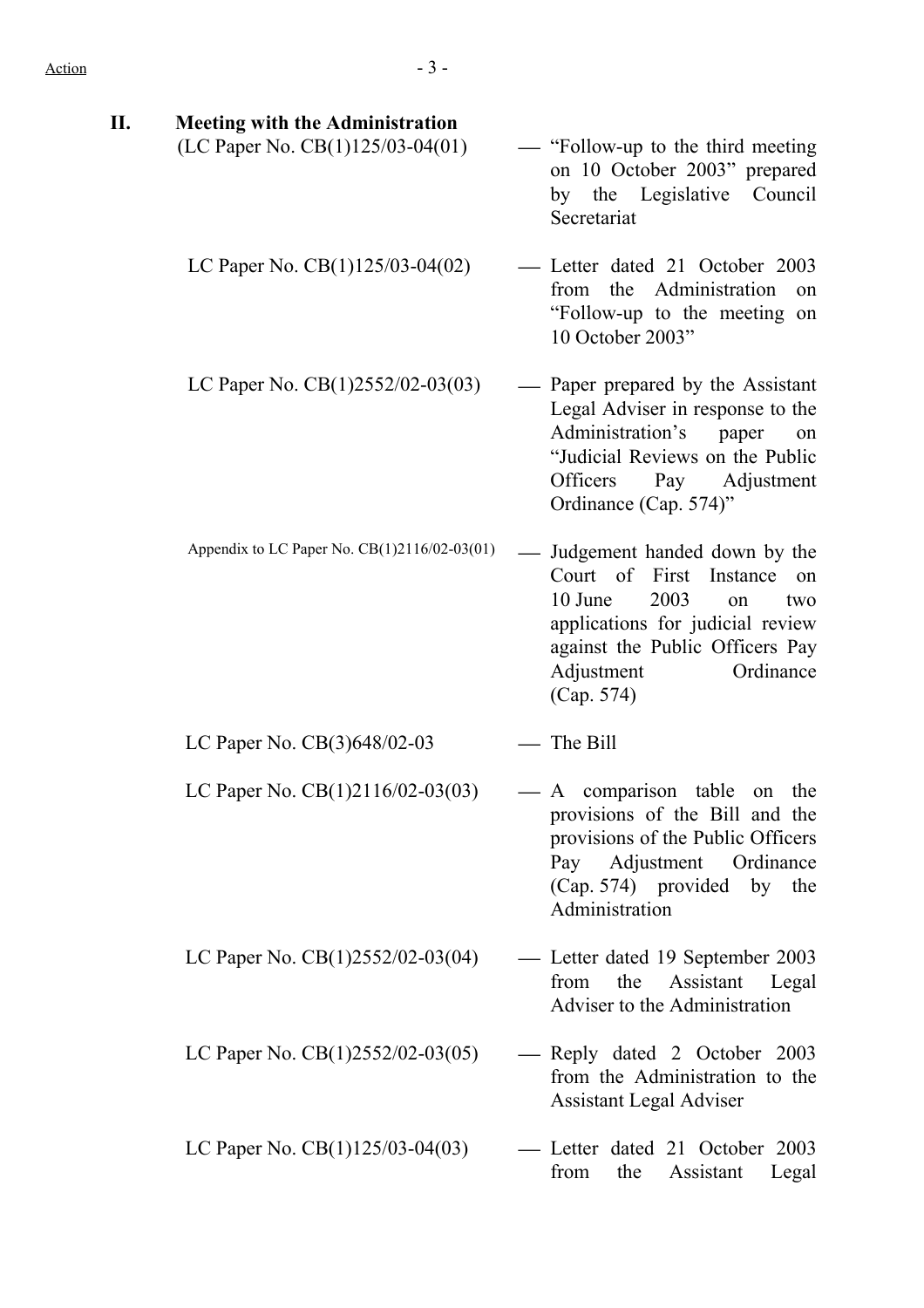Adviser to the Administration)

2. The Bills Committee deliberated (Index of proceedings attached at **Appendix**).

#### Follow-up actions to be taken by the Administration

- Admin 3. At the request of the Bills Committee, the Administration agreed to take the following actions:
	- (a) To facilitate the Bills Committee's understanding of the application of the Bill to judicial officers (clause  $3(1)(b)$ ), the Administration was requested to provide the full list of judicial officers specified in Schedule 1 to the Judicial Officers Recommendation Commission Ordinance (Cap. 92).
	- (b) Clause 6 and Schedule 3 to the Bill provided for the adjustment of the Hospital Authority (HA) pay scales applicable to civil servants serving in HA. In this connection, the Administration was requested to provide the following information:
		- (i) To clarify whether there were two different sets of HA pay scales, one applicable to civil servants serving in HA and the other to staff employed by HA;
		- (ii) In connection with item (i) above, the Administration was requested to advise whether the civil servants serving in HA were aware of the arrangement for them to be paid in accordance with the HA pay scales applicable to civil servants serving in HA instead of the civil service pay scales;
		- (iii) To clarify the source of authority for the Government to adjust the HA pay scales applicable to civil servants serving in HA; and
		- (iv) To provide information on the pay adjustment mechanism for staff employed by HA, in particular, whether their pay was adjusted in accordance with civil service pay adjustments.
	- (c) To address members' concerns about the adjustment of pay of certain public officers who were not civil servants or ICAC officers (clause 11), the Administration was requested to provide the following information:
		- (i) To advise how the term "public officers" was defined;
		- (ii) To provide the number of public officers covered by clause  $11(1)$ ,  $(2)$ ,  $(3)$  and  $(4)$  respectively;
		- (iii) To provide the number of public officers who were not covered by clause 11 or other clauses of the Bill, hence falling outside the scope of application of the Bill and would not be subject to pay reductions as other public officers. The Administration was requested to provide a breakdown of the number by the public bodies concerned; and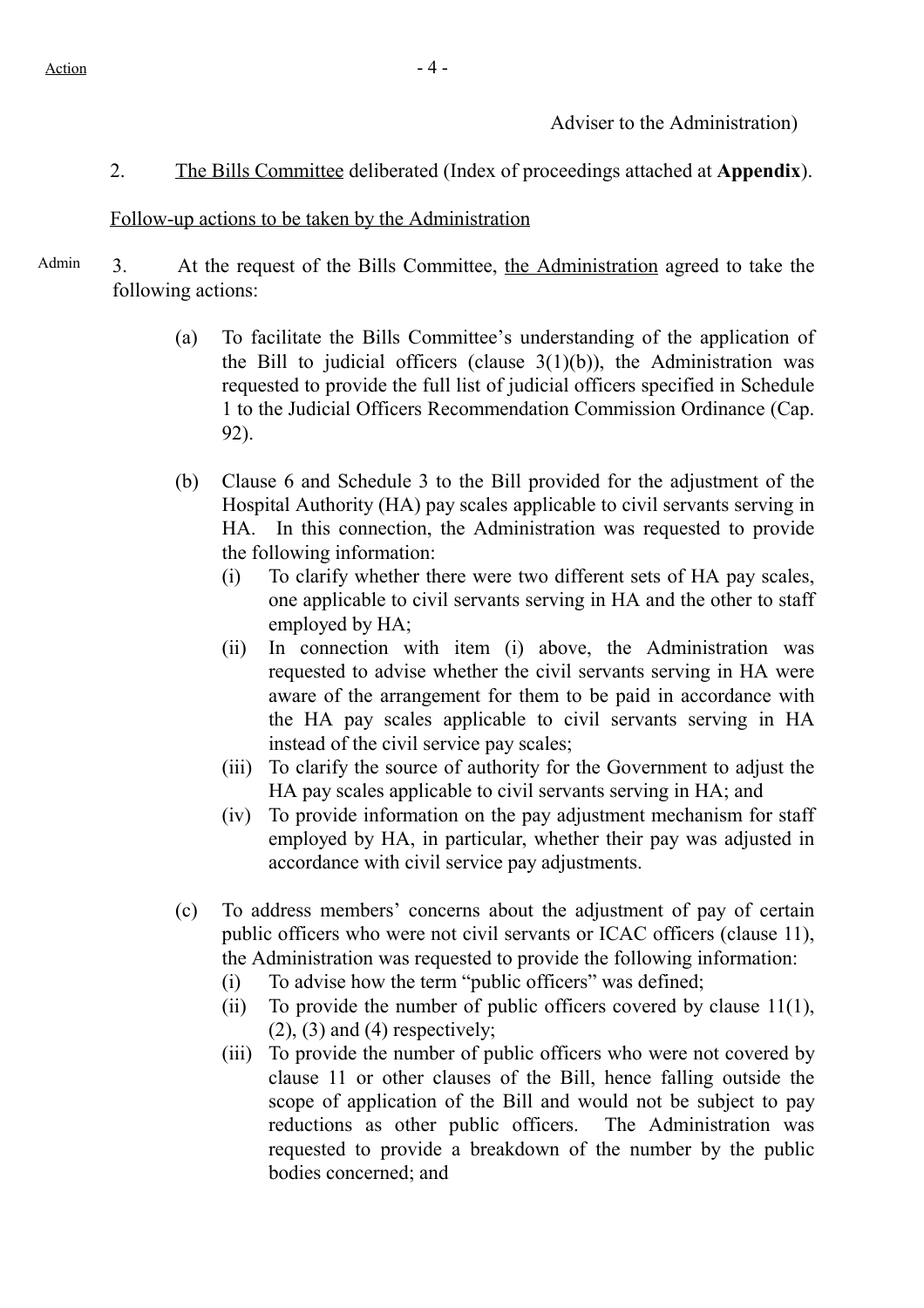(iv) To provide the updated progress of the Administration's review of remuneration of senior executives of statutory and other bodies.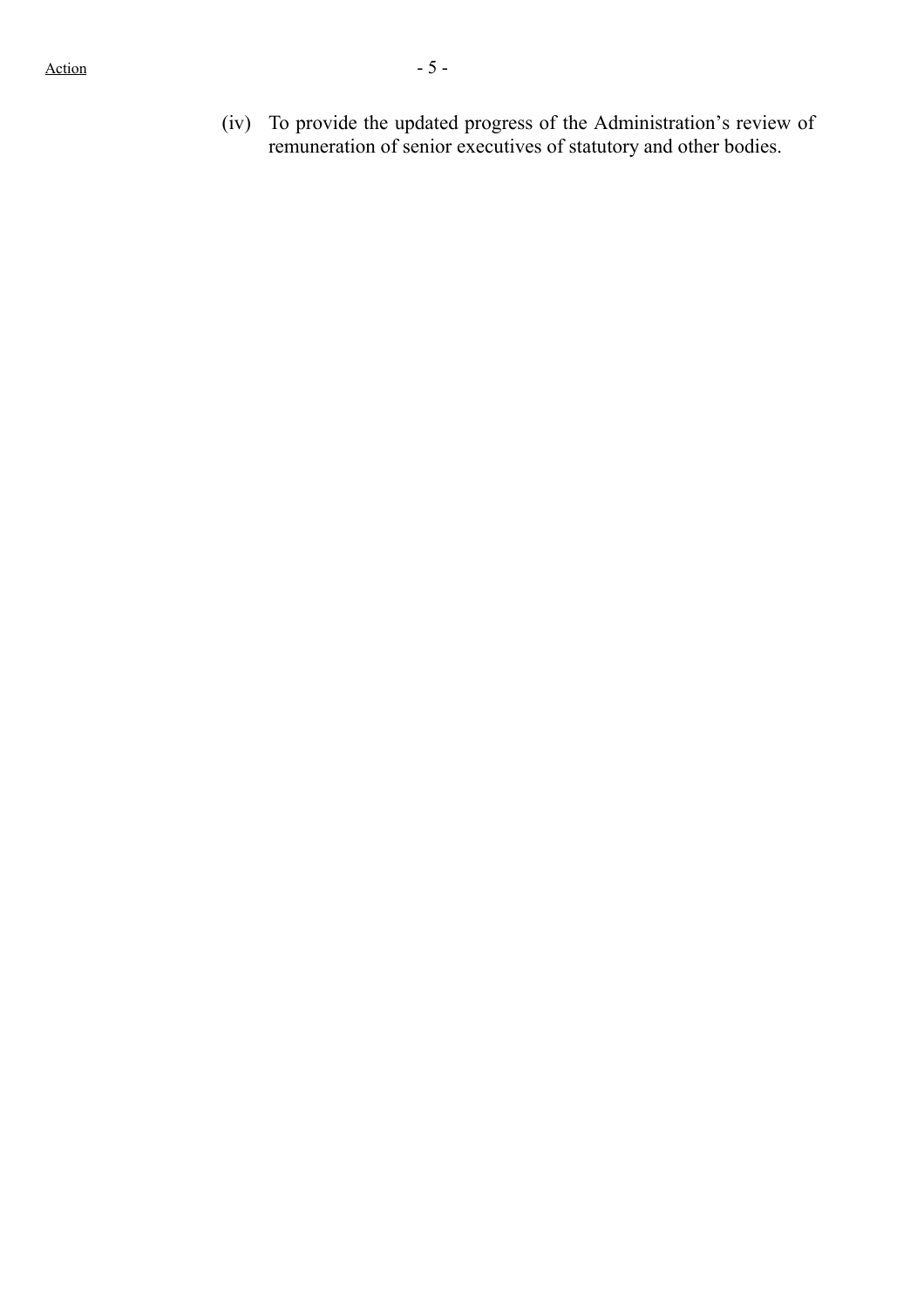(d) On the adjustment of the salary of the Director of Audit (clause 12), the Administration was requested to provide information on how the pay for the post was set initially, in particular, whether there was any linkage or reference to the Directorate Pay Scale of the civil service.

(*Post-meeting note*: At the request of Mr Michael MAK after the meeting and with the concurrence of the Chairman, the Administration was also requested to provide the following information:

- When the HA pay scales were introduced;
- Whether the civil servants serving in HA had been consulted on the arrangement for them to be paid in accordance with the HA pay scales applicable to civil servants serving in HA instead of the civil service pay scales; and
- The source of authority for the Government to create the HA pay scales applicable to civil servants serving in HA.)

# Date of next meeting

4. Members agreed that the next meeting of the Bills Committee would be held on Friday, 7 November 2003 at 8:30 am.

### **III. Any other business**

5. There being no other business, the meeting ended at 10:45 am.

Council Business Division 1 Legislative Council Secretariat 5 November 2003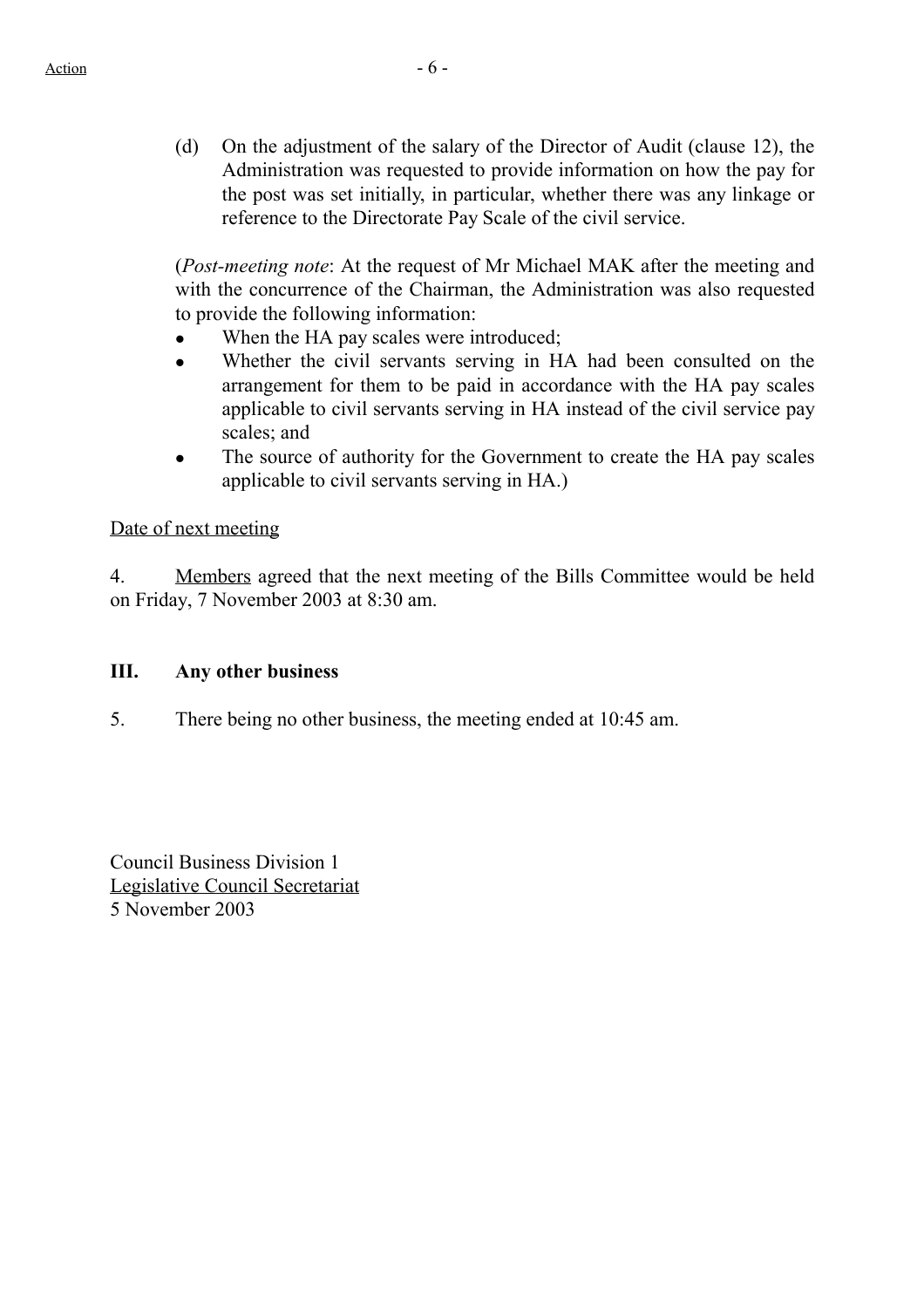# **Appendix**

# **Proceedings of the fourth meeting of the Bills Committee on Public Officers Pay Adjustments (2004/2005) Bill on Friday, 24 October 2003 at 8:30 am in Conference Room A of the Legislative Council Building**

| <b>Time</b>   | <b>Speaker</b>                                                    | Subject(s)                                                                                                                                                                                                                   | <b>Action</b><br>required |  |  |
|---------------|-------------------------------------------------------------------|------------------------------------------------------------------------------------------------------------------------------------------------------------------------------------------------------------------------------|---------------------------|--|--|
|               | <b>Agenda Item I - Confirmation of minutes of meeting</b>         |                                                                                                                                                                                                                              |                           |  |  |
| 000000-000037 | Chairman                                                          | Confirmation of minutes of<br>meeting on 10 October 2003                                                                                                                                                                     |                           |  |  |
|               | <b>Agenda Item II - Meeting with the Administration</b>           |                                                                                                                                                                                                                              |                           |  |  |
|               | Part A: Matters arising from the third meeting on 10 October 2003 |                                                                                                                                                                                                                              |                           |  |  |
| 000038-001134 | Chairman<br>Administration                                        | Briefing by the Administration<br>on the following issues:                                                                                                                                                                   |                           |  |  |
|               |                                                                   | Administration's<br>The<br>(a)<br>response to members'<br>concern about the legal<br>effect<br>and<br>legislative<br>effect of the approval by<br>the Finance Committee<br>(Annex A to LC Paper<br>No. $CB(1)125/03-04(02))$ |                           |  |  |
|               |                                                                   | Up-to-date progress of the<br>(b)<br>complaint lodged by the<br>Hong Kong Confederation<br>of Trade Unions to the<br>International<br>Labour<br>Organization (Item 2 of<br>Paper<br>No.<br>LC<br>$CB(1)125/03-04(02))$       |                           |  |  |
|               |                                                                   |                                                                                                                                                                                                                              |                           |  |  |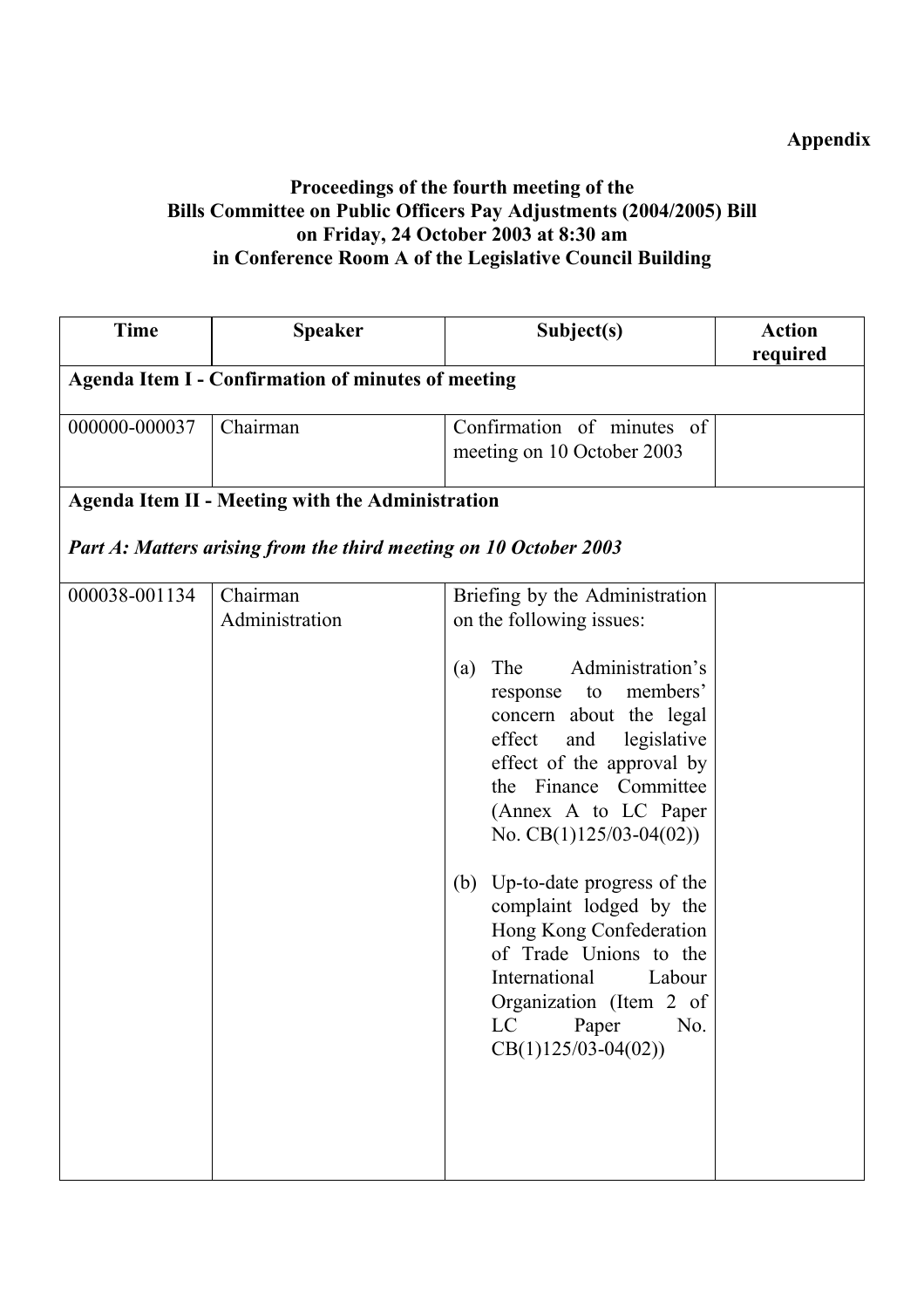$- 2 -$ 

| <b>Time</b>                                      | <b>Speaker</b>                        | Subject(s)                                                                                                                                                                                                                                                                                                                                         | <b>Action</b><br>required |
|--------------------------------------------------|---------------------------------------|----------------------------------------------------------------------------------------------------------------------------------------------------------------------------------------------------------------------------------------------------------------------------------------------------------------------------------------------------|---------------------------|
|                                                  |                                       | (c) Proposed<br>Committee<br>Stage Amendments<br>to<br>Clause 14 and Clause<br>$15$ — Outcome of Staff<br>Consultation (Annex B to<br>LC<br>Paper<br>No.<br>$CB(1)125/03-04(02))$                                                                                                                                                                  |                           |
| 001135-001206                                    | Chairman<br>Assistant Legal Adviser 5 | Drafting of the<br>proposed<br>amendments to clauses 14 and<br>15                                                                                                                                                                                                                                                                                  |                           |
| 001207-001420                                    | Chairman                              | The Administration's response<br>the<br>submission<br>dated<br>to<br>6 October 2003 from the Hong<br>Kong Bar Association (Annex<br>C to LC Paper<br>No.<br>$CB(1)125/03-04(02))$                                                                                                                                                                  |                           |
| 001421-001625                                    | Chairman<br>Assistant Legal Adviser 5 | The real issue decided in the<br>case of Lam Yuk Ming and<br>Others v. Attorney General<br>was whether the Government's<br>use of legislative means to<br>Colonial<br>change<br>the<br>Regulations could override the<br>employment contracts of civil<br>servants, but not whether the<br>Government had power<br>to<br>reduce pay by legislation |                           |
| Part B: Clause-by-clause examination of the Bill |                                       |                                                                                                                                                                                                                                                                                                                                                    |                           |
| 001626-001745                                    | Administration                        | Briefing by the Administration<br>on "A comparison table on the<br>provisions of the Bill and the<br>of<br>provisions<br>the<br>Public<br>Officers<br>Pay<br>Adjustment<br>Ordinance (Cap. 574) provided<br>by the Administration"                                                                                                                 |                           |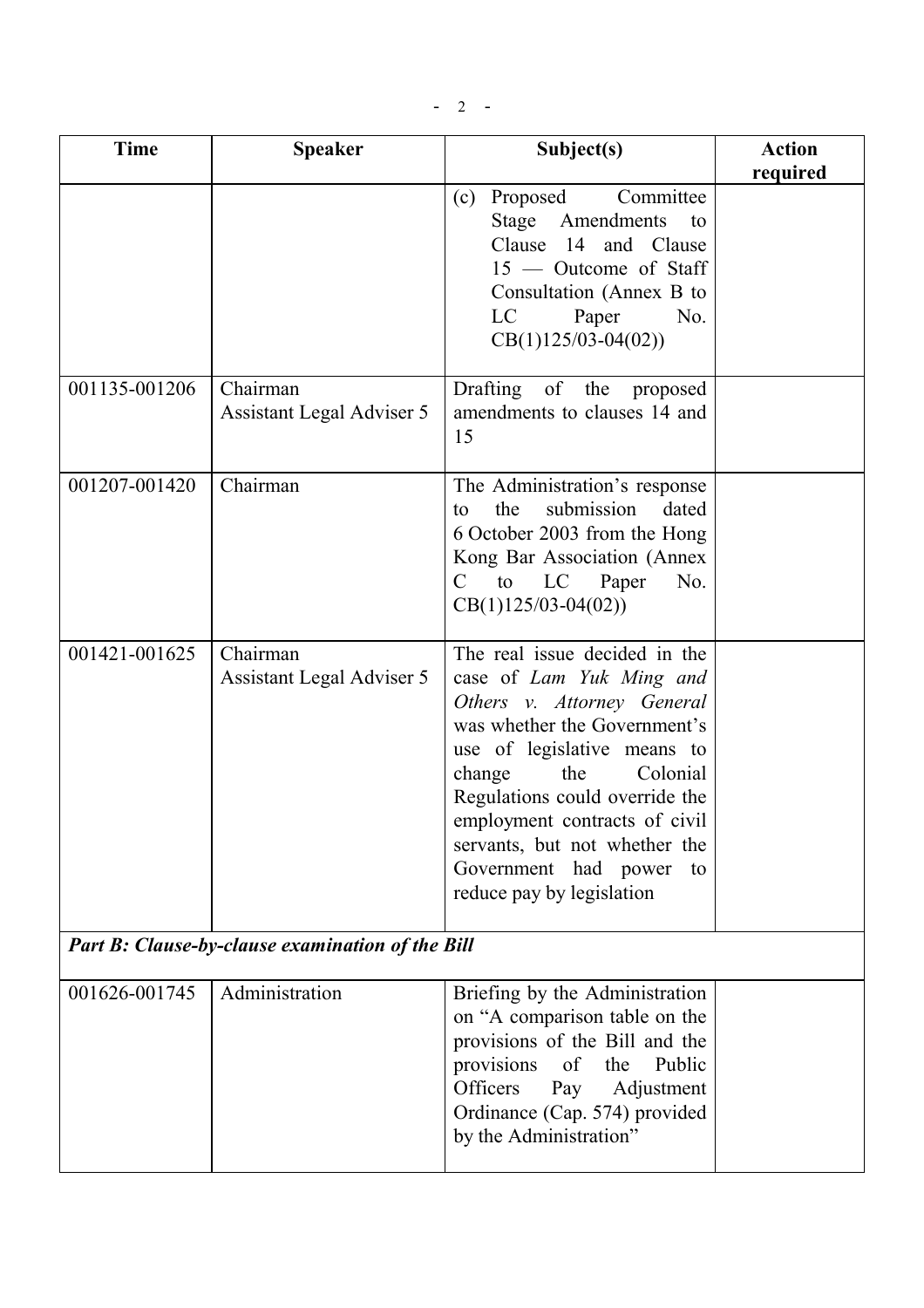| <b>Time</b>   | <b>Speaker</b>                                              | Subject(s)                                                                                                                  | <b>Action</b><br>required                                                                                       |
|---------------|-------------------------------------------------------------|-----------------------------------------------------------------------------------------------------------------------------|-----------------------------------------------------------------------------------------------------------------|
|               |                                                             | (LC Paper No. CB(1)2116/02-<br>03(03)                                                                                       |                                                                                                                 |
| 001746-002401 | Chairman<br>Administration                                  | Briefing by the Administration<br>on clauses 1 to 3                                                                         |                                                                                                                 |
| 002402-002614 | Mr LEUNG Fu-wah<br>Administration                           | Bill<br>Application of the<br>to<br>officers<br>judicial<br>(Clause<br>3(1)(b)                                              | Administration<br>to provide the<br>required<br>information<br>under paragraph<br>3(a)<br>of<br>the<br>minutes  |
| 002615-003341 | Chairman<br>Administration                                  | Briefing by the Administration<br>on clauses 4 to 6                                                                         |                                                                                                                 |
| 003342-003900 | Ms Emily LAU<br>Administration                              | Number of civil servants<br>(a)<br>serving in HA                                                                            |                                                                                                                 |
|               |                                                             | Whether the pay of staff<br>(b)<br>employed by HA was<br>adjusted in<br>accordance<br>with civil service pay<br>adjustments | Administration<br>to provide the<br>required<br>information<br>under paragraph<br>$3(b)(iv)$ of the<br>minutes  |
| 003901-003943 | Mr Michael MAK                                              | Declared interest as employee<br>of HA                                                                                      |                                                                                                                 |
| 003944-004540 | Mr Michael MAK<br>Administration<br>Mr CHEUNG Man-<br>kwong | Source of authority for the<br>Government to adjust the HA<br>pay scales applicable to civil<br>servants serving in HA      | Administration<br>to provide the<br>required<br>information<br>under paragraph<br>$3(b)(iii)$ of the<br>minutes |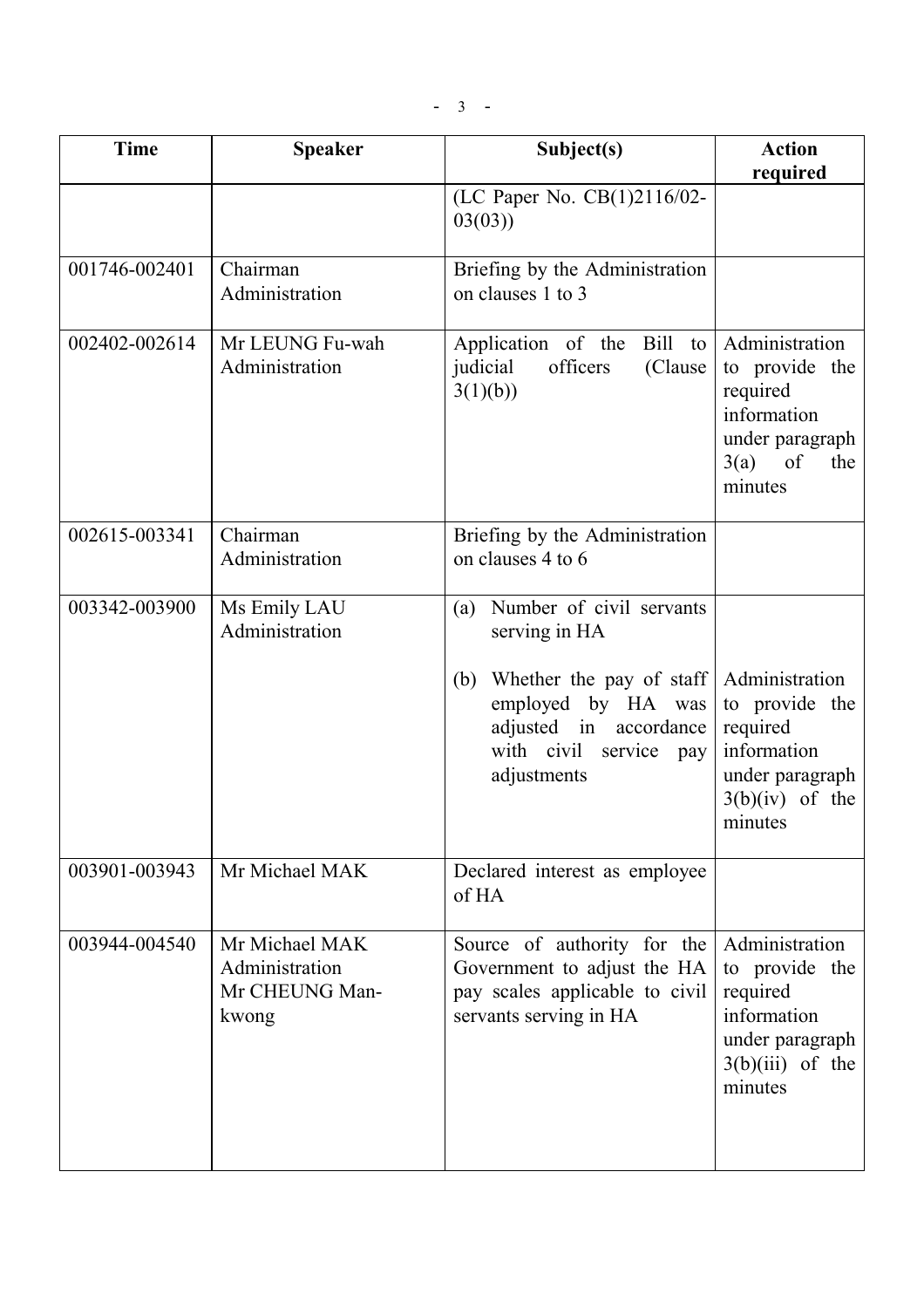| <b>Time</b>   | <b>Speaker</b>                            | Subject(s)                                                                                                                                                                                                                                     | <b>Action</b><br>required                                                                                      |
|---------------|-------------------------------------------|------------------------------------------------------------------------------------------------------------------------------------------------------------------------------------------------------------------------------------------------|----------------------------------------------------------------------------------------------------------------|
| 004541-004732 | Mr LEE Cheuk-yan                          | Whether<br>there<br>were<br>two<br>different sets of HA pay scales,<br>one applicable to civil servants<br>serving in HA and the other to<br>staff employed by HA                                                                              | Administration<br>to provide the<br>required<br>information<br>under paragraph<br>$3(b)(i)$ of the<br>minutes  |
| 004733-005310 | Mr CHEUNG Man-<br>kwong<br>Administration | adjustments<br>for<br>civil<br>Pay<br>servants serving in HA and<br>staff employed by HA                                                                                                                                                       |                                                                                                                |
| 005311-005459 | Mr Michael MAK<br>Chairman                | Source of authority for the<br>Government to adjust the HA<br>pay scales applicable to civil<br>servants serving in HA                                                                                                                         |                                                                                                                |
| 005500-010034 | Mr LEE Cheuk-yan<br>Administration        | Whether the pay of staff<br>employed by HA was adjusted<br>accordance<br>with<br>civil<br>in<br>service pay adjustments                                                                                                                        |                                                                                                                |
| 010035-010132 | Miss Margaret NG<br>Chairman              | The Administration's response<br>the<br>submission<br>dated<br>to<br>6 October 2003 from the Hong<br>Kong Bar Association (Annex<br>C to LC Paper No.<br>$CB(1)125/03-04(02))$                                                                 |                                                                                                                |
| 010133-010239 | Administration                            | Briefing by the Administration<br>on clause 7                                                                                                                                                                                                  |                                                                                                                |
| 010240-010542 | Mr Michael MAK<br>Administration          | Whether civil servants serving<br>in HA were aware of the<br>arrangement for them to be<br>paid in accordance with the<br>HA pay scales applicable to<br>civil servants serving in HA<br>instead of the civil service pay<br>scales (clause 6) | Administration<br>to provide the<br>required<br>information<br>under paragraph<br>$3(b)(ii)$ of the<br>minutes |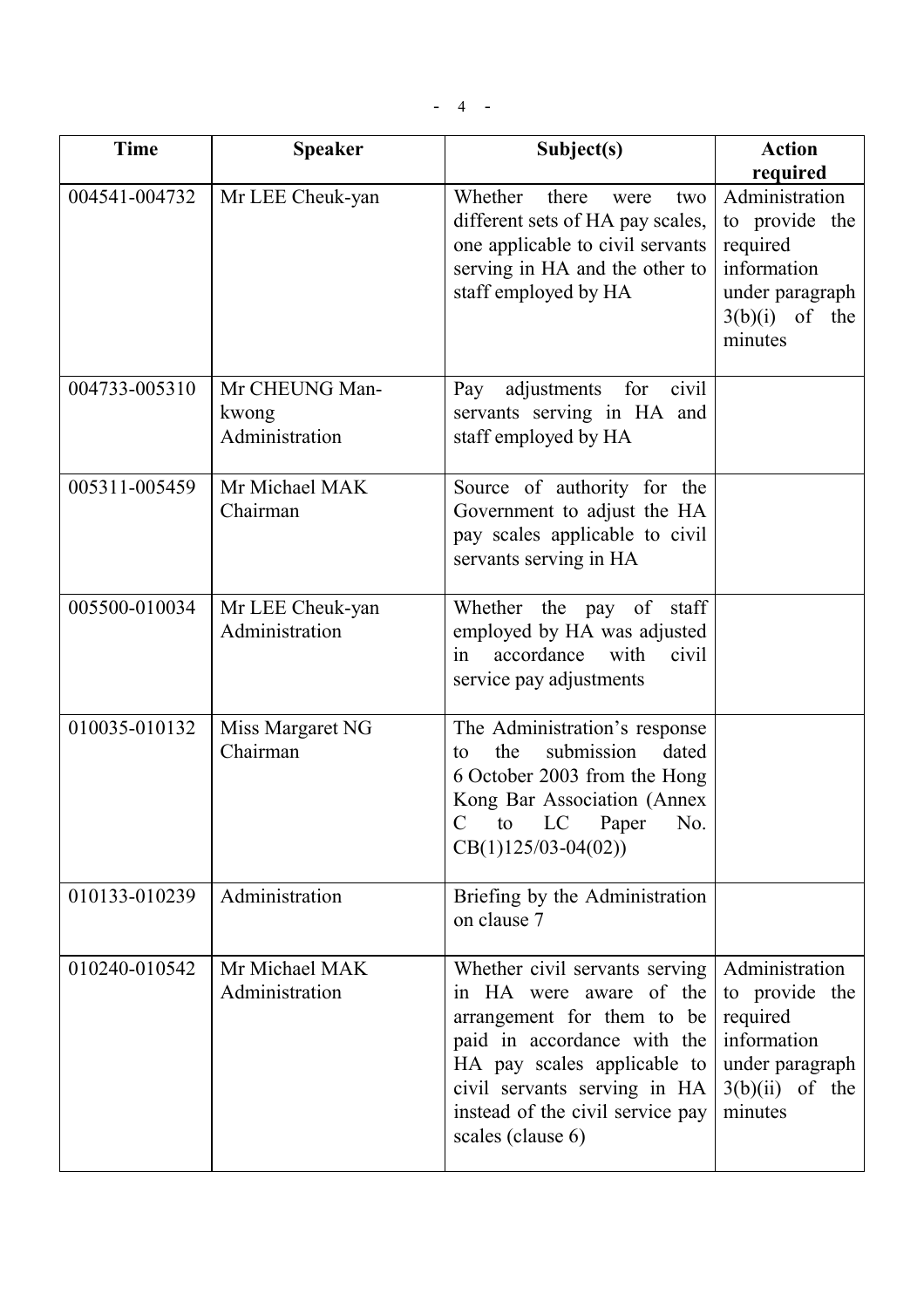| <b>Time</b>   | <b>Speaker</b>                                                                             | Subject(s)                                                                                                                                                                                                                                             | <b>Action</b><br>required                                                                                     |
|---------------|--------------------------------------------------------------------------------------------|--------------------------------------------------------------------------------------------------------------------------------------------------------------------------------------------------------------------------------------------------------|---------------------------------------------------------------------------------------------------------------|
| 010543-010755 | Chairman<br>Administration                                                                 | Briefing by the Administration<br>on clause 8                                                                                                                                                                                                          |                                                                                                               |
| 010756-011415 | Mr Michael MAK<br>Administration                                                           | Categories of civil servants on<br>reference civil service<br>pay<br>scales (clause 7)                                                                                                                                                                 |                                                                                                               |
| 011416-011614 | Mr Michael MAK<br>Chairman<br>Administration<br>Mr CHEUNG Man-<br>kwong<br>Mr LEUNG Fu-wah | Procedures for the clause-by-<br>clause examination of the Bill                                                                                                                                                                                        |                                                                                                               |
| 011615-012736 | Chairman<br>Administration                                                                 | Briefing by the Administration<br>on clauses 9 to 11                                                                                                                                                                                                   |                                                                                                               |
| 012737-013851 | Mr CHEUNG Man-<br>kwong<br>Administration<br>Chairman                                      | Whether<br>clause<br>11,<br>(a)<br>with<br>together<br>other<br>clauses of the Bill, would<br>cover all public officers to<br>be subject to the pay<br>reductions<br>(b) Pay adjustments for civil<br>servants serving in HA<br>with pay equivalent to |                                                                                                               |
|               |                                                                                            | Directorate Pay<br>Scale<br>point 3 and above                                                                                                                                                                                                          |                                                                                                               |
| 013852-015558 | Ms Emily LAU<br>Administration<br>Chairman                                                 | How the term "public"<br>(a)<br>officers" was defined<br>Number of public officers<br>(b)<br>covered by clause 11<br>Number of public officers                                                                                                         | Administration<br>to provide the<br>required<br>information<br>under paragraph<br>$3(c)$ of<br>the<br>minutes |
|               |                                                                                            | (c)<br>who were not covered by<br>clause 11 or other clauses<br>of the Bill                                                                                                                                                                            |                                                                                                               |